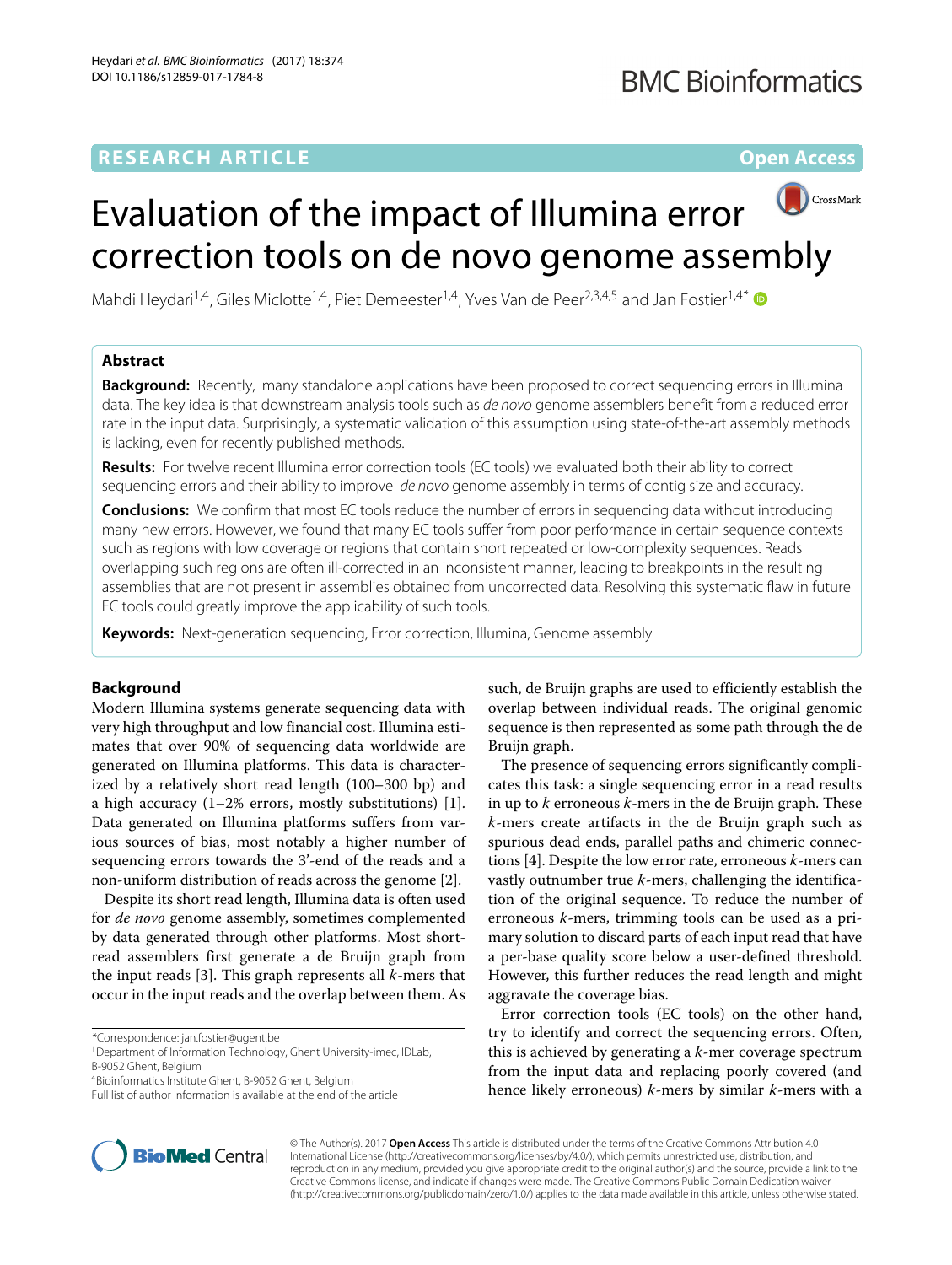higher coverage. Sometimes, this process is further guided by using the per-base quality scores. Many standalone read error correction algorithms and implementations have been proposed for Illumina data, including ACE [\[5\]](#page-11-4), BayesHammer [\[6\]](#page-11-5), BFC [\[7\]](#page-11-6), BLESS [\[8\]](#page-11-7), BLESS 2 [\[9\]](#page-11-8), Blue [\[10\]](#page-11-9), EC [\[11\]](#page-11-10), Fiona [\[12\]](#page-11-11), Karect [\[13\]](#page-11-12), Lighter [\[14\]](#page-11-13), Musket [\[15\]](#page-11-14), Pollux [\[16\]](#page-11-15), Quake [\[17\]](#page-11-16), QuorUM [\[18\]](#page-11-17), RACER [\[19\]](#page-11-18), SGA-EC [\[20\]](#page-11-19) and Trowel [\[21\]](#page-11-20). For a comprehensive overview of the characteristics of these EC tools and those for other sequencing platforms, we refer to [\[22\]](#page-11-21).

The key idea is that the prior application of EC tools on raw Illumina sequencing data provides assembly methods with cleaner input data and hence improves the quality of assembly both in terms of reduced fragmentation (i.e., longer contigs or scaffolds) and higher accuracy of the resulting assemblies. As a secondary goal, the prior use of EC tools may reduce the memory usage and the runtime of the assembly tool. This is useful when assembling larger genomes, a task that is typically quite resource-intensive.

Surprisingly, most EC tools are not evaluated on their ability to improve the quality of *de novo* genome assembly with modern assemblers, but rather directly on their ability to correct sequencing errors. Using simulated Illumina data, such an evaluation is straightforward as error-free data is known. In that case, the *error correction gain*, a metric that expresses to what degree the error rate is reduced, is used to describe the performance of EC tools. With real Illumina data, the error correction performance is typically assessed through the use of a read mapper: both corrected and uncorrected reads are aligned to their corresponding reference genome and various performance metrics are derived to express the reduction in mismatches in the respective alignments. EC tools that result in more aligned reads and/or alignments with fewer mismatches are assumed to be superior.

We argue that a lower average error-rate in the input data does not necessarily lead to better assembly results. First, the vast majority of sequencing errors are benign to the assembly process. For example, consider a sequencing error that gives rise to one or more erroneous *k*-mers that otherwise do not exist in the sequenced genome. In the de Bruijn graph, such sequencing error causes a spurious dead end or a short parallel path. These graph artifacts are easily detected and corrected for by many assembly tools assuming the corresponding true *k*-mers occur with sufficient coverage in the input reads. Only a relatively small fraction of sequencing errors is truly problematic, for example when they give rise to erroneous *k*-mers that do exist elsewhere in the genome. These errors thus give rise to spurious 'chimeric' connections between nodes in the de Bruijn graph that are otherwise distantly located in the original sequence. As such, they may result in misassemblies and/or shorter contig sizes. A second class of problematic errors are those that occur in regions with very low coverage. Such errors may render the assembly tool unable to detect overlap between reads because no *k*mers are shared. Overall, an EC tool that is able to correct all benign sequencing errors and not a single problematic sequencing error might exhibit a high error correction gain but will not substantially improve the assembly process. Second, EC tools might introduce new errors in the sequence data. If such events are rare and unbiased, they may not pose a great threat to the assembly process. However, if EC tools systematically make the same mistake in a given context, the genome assembler may not be able to recover from this error.

Most state-of-the-art genome assembly tools have builtin algorithms to detect and handle sequencing errors, either directly or implicitly through a correction procedure on the de Bruijn graph. The prior use of standalone EC tools thus only makes sense if they outperform these built-in error correction algorithms. Table [1](#page-2-0) lists for every EC tool the accuracy analyses that were performed in the accompanying publication. Even though all tools were evaluated for their ability to reduce sequencing errors, their ability to improve the genome assembly process is either lacking or performed with older assembly tools. Also, recent review papers on EC tools [\[23,](#page-11-22) [24\]](#page-11-23) did not contain such analyses.

In this paper, we review twelve recently published EC tools. We compiled a benchmark suite of eight public datasets sequenced from organisms with a genome size ranging from 2 to 116 Mbp and assessed the performance of the different EC tools both on their potential to correct the sequencing errors and on their ability to improve assembly results using four assemblers (DISCOVAR [\[25\]](#page-11-24), IDBA [\[26\]](#page-11-25), SPAdes [\[27\]](#page-11-26) and Velvet [\[4\]](#page-11-3)). We discuss the impact on the resulting assembly quality and investigate systematic errors in some of the EC tools. Finally, computational efficiency (memory usage and runtime) of the different EC tools is discussed. Note that the effect of error correction for other applications such as variant calling is beyond the scope of this paper.

## **Methods**

## **Error correction tools**

Twelve state-of-the-art (published in 2012 or later) EC tools for Illumina data were included in this review and listed in Table [1.](#page-2-0) We were unable to produce corrected reads with QuorUM and EC and hence these tools were excluded in this study.

EC tools have been classified according to their underlying algorithmic principles in several review papers [\[22,](#page-11-21) [23,](#page-11-22) [28\]](#page-11-27). In Table [1,](#page-2-0) tools were classified according to their main algorithmic approach: *k*-mer spectrum based or multiple sequence alignment (MSA) based. The *k*-mer spectrum based tools operate on the level of individual *k*-mers. First, the complete set of *k*-mers that occur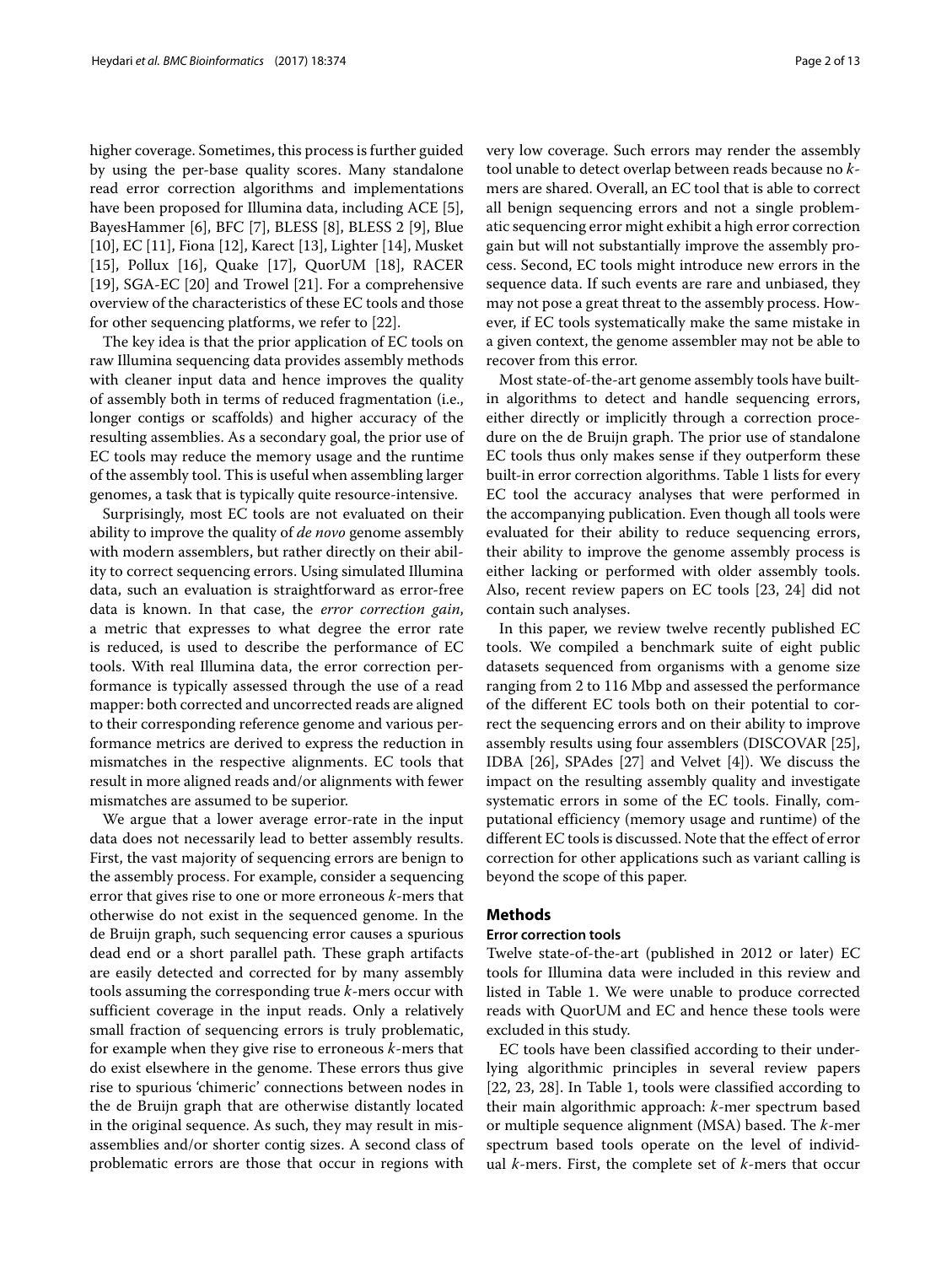| EC tool            | Algorithm  | Data structure          | Indel support | Accuracy analysis | Assembly analysis        | Year |
|--------------------|------------|-------------------------|---------------|-------------------|--------------------------|------|
| <b>ACE</b>         | k-mer      | k-mer trie              |               | Read level        | $\overline{a}$           | 2015 |
| BayesHammer        | k-mer      | Hamming graph           |               |                   | <b>SPAdes</b>            | 2013 |
| <b>BFC</b>         | k-mer      | Bloom filter            |               | Read level        | Velvet, ABySS [34]       | 2015 |
| BLESS <sub>2</sub> | k-mer      | Bloom filter            |               | Read level        | Gossamer [35]            | 2016 |
| Blue               | k-mer      | Hash table              | √             | Read level        | Velvet                   | 2014 |
| Fiona              | <b>MSA</b> | Suffix tree             | √             | Base level        | $\overline{\phantom{a}}$ | 2014 |
| Karect             | <b>MSA</b> | Partially-ordered graph | √             | Read, base level  | Velvet, SGA, Celera [36] | 2015 |
| Lighter            | k-mer      | Bloom filter            |               | Read level        | Velvet                   | 2013 |
| Musket             | k-mer      | Bloom filter            |               | Base level        | SGA                      | 2013 |
| <b>RACER</b>       | k-mer      | Hash table              |               | Read level        | $\overline{\phantom{a}}$ | 2013 |
| SGA-EC             | <b>MSA</b> | Suffix array            |               | Read level        | SGA                      | 2012 |
| Trowel             | k-mer      | Hash table              |               | Read, base level  | Velvet, SOAPdenovo [37]  | 2014 |

<span id="page-2-0"></span>**Table 1** List of EC tools evaluated in this paper

The algorithmic approach is either k-mer spectrum based ('k-mer') or multiple sequence alignment based ('MSA'). Tools can be further classified according to data structure and heuristics used. Some tools are able to correct insertions or deletions. In their accompanying publication, all tools were assessed directly on their ability to reduce error rate, either on the read or base level. Most tools did not use assembly analyses with modern assemblers in their evaluation. SPAdes was used for the evaluation of BayesHammer, but no comparison was made with assembly results from uncorrected data

in the input data and their corresponding frequency is determined. Second, reads that contain rarely occurring *k*-mers are assumed to contain sequencing errors and are modified, using a minimum edit distance strategy, such that these *k*-mers are replaced by similar, more frequently occurring *k*-mers. In contrast, MSA-based tools operate on the level of reads. First, reads that are assumed to represent overlapping genomic regions are clustered together and a consensus is obtained through multiple alignment. Second, reads are corrected according to the consensus alignment. While all EC tools considered in this review rely on either of these two approaches, there is still a great diversity in the specific implementation heuristics and data structures (bloom filter, hash table, suffix tree,  $\dots$ ).

Most tools require users to specify a *k*-mer length to be used during the error correction procedure. The optimal value can differ from one dataset to another, depending on the coverage, genome size and error distribution. This optimal value was empirically obtained by running the EC tool multiple times with different *k*-mer sizes and selecting the *k*-mer size that yields the most contiguous SPAdes assembly results as measured in terms of N50. This optimal value was used to produce the results of Table [4.](#page-6-0) For all other tables and figures, the default or recommended *k*-mer size was used for all datasets. Parameters and settings are provided in Additional file [1:](#page-10-0) Section 1. All tools support multithreading, and with the exception of ACE and RACER, the number of parallel threads can be specified. Those tools were run with 32 threads. Runtime and peak memory usage were measured with the GNU 'time -v' command. We recorded elapsed (wall clock) time and peak resident memory usage. All tools

were run on a machine with four Intel(R)  $Xeon(R)$  E5-2698 v3 @ 2.30 GHz CPUs (64 cores in total) and 256 GB of memory.

## **Data**

Tools are benchmarked on eight datasets for which both a high quality reference genome and real Illumina data are publicly available (see Table [2\)](#page-3-0). Genome sizes range from 2 Mbp (*Bifidobacterium dentium*) to 116 Mbp (*Drosophila melanogaster*) while read coverage varies from 29 X to 612 X. Data is produced by the Illumina HiSeq, MiSeq and GAII platforms with read lengths varying between 100 bp and 251 bp. Two of the datasets have a variable read length due to read trimming, all other datasets have fixed read lengths.

To assess the performance of tools on simulated data, synthetic Illumina reads for the same set of organisms were generated using ART [\[29\]](#page-11-28). The same coverage and read lengths were used as for the real data (Additional file [1:](#page-10-0) Section 2). ART also generates a corresponding set of error-free reads, which greatly facilitates the evaluation of EC tools on synthetic data.

## **Error metrics**

The error rate is the ratio of the total number of sequencing errors (substitutions or indels) and the number of nucleotides in the input data. Error correction performance is measured as follows: true positives (TP) correspond to corrected errors; true negatives (TN) correspond to initially correct bases left untouched; false positives (FP) correspond to newly introduced errors; false negatives (FN) correspond to unidentified errors. The error correction gain (EC gain) is defined as: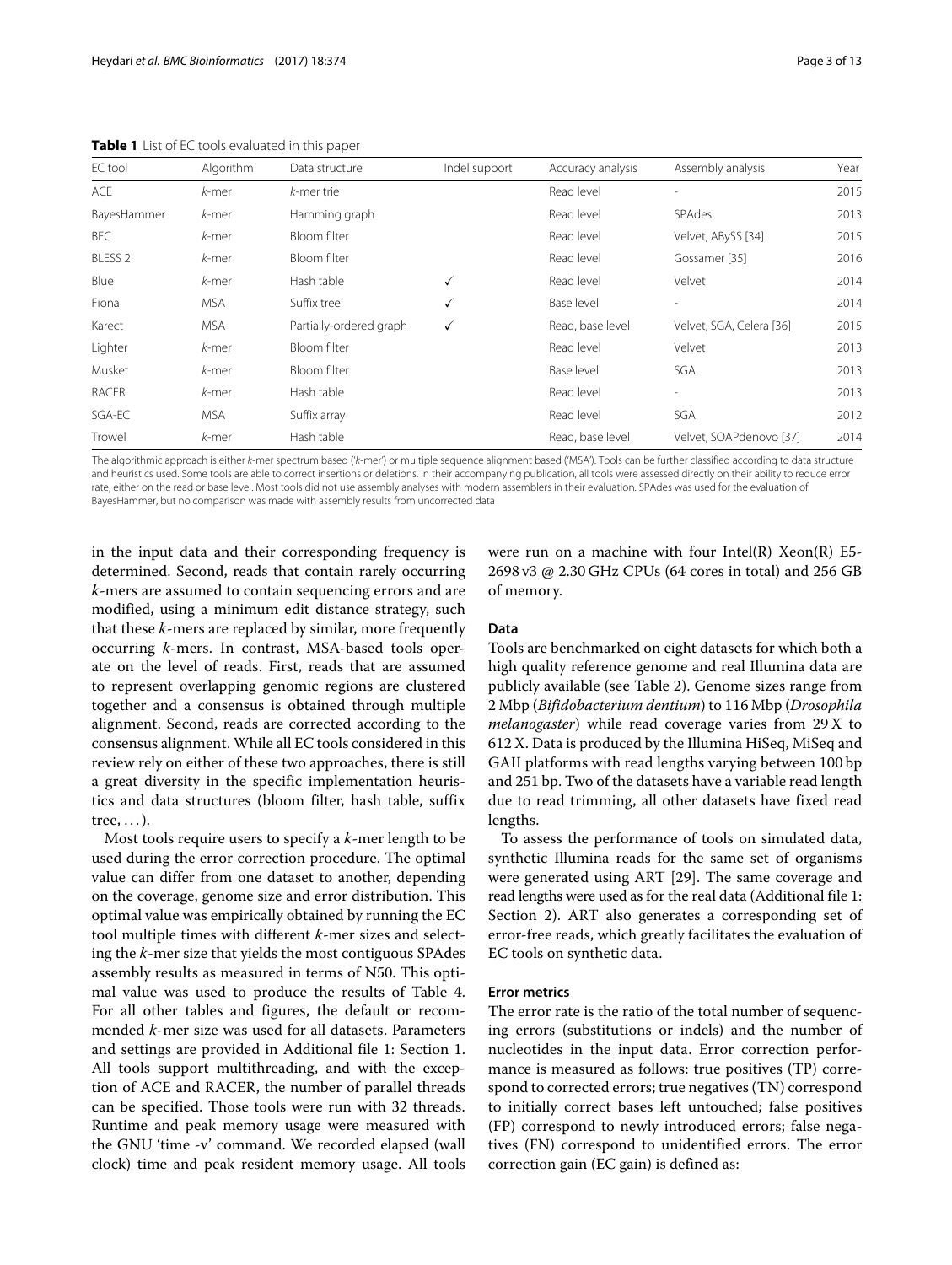<span id="page-3-0"></span>**Table 2** Real datasets used for the evaluation of EC tools

| Abbr.          | Organism                     | Reference ID | Genome size | Cov.  | Sequencing<br>platform | Read length       | Trimmed<br>reads | Dataset ID        | Ref.   |
|----------------|------------------------------|--------------|-------------|-------|------------------------|-------------------|------------------|-------------------|--------|
| D1             | Bifidobacterium dentium      | Nc013714.1   | $2.6$ Mbp   | 373 X | Illumina MiSeg         | 251bp             |                  | SRR1151311        | $[23]$ |
| D <sub>2</sub> | Escherichia coli K-12 DH10B  | NC010473     | 4.5 Mbp     | 418 X | Illumina MiSeg         | 150 bp            |                  | III. Data library | $[10]$ |
| D <sub>3</sub> | Escherichia coli K-12 MG1655 | NC000913     | 4.5 Mbp     | 612 X | Illumina GAIL          | 100 <sub>bp</sub> |                  | FRA000206         | $[10]$ |
| D <sub>4</sub> | Salmonella enterica          | NC011083.1   | 4.7 Mbp     | 97 X  | Illumina MiSeg         | 239 bp            | ✓                | SRR1206093        | $[23]$ |
| D <sub>5</sub> | Pseudomonas aeruginosa       | FRR330008    | $6.1$ Mbp   | 169 X | Illumina MiSeg         | 120 <sub>bp</sub> | √                | FRR330008         | $[10]$ |
| D6             | Homo sapiens Chr. 21         | <b>HG19</b>  | 45.2 Mbp    | 29 X  | Illumina HiSeg         | 100 <sub>bp</sub> |                  | III. Data library | $[10]$ |
| D <sub>7</sub> | Caenorhabditis elegans       | <b>WS222</b> | 97.6 Mbp    | 58 X  | Illumina HiSeg         | 101bp             |                  | SRR543736         | $[23]$ |
| D <sub>8</sub> | Drosophila melanogaster      | Release 5    | 116.4 Mbp   | 52 X  | Illumina HiSeg         | 100 <sub>bp</sub> |                  | SRR823377         | $[23]$ |

EC gain =  $\frac{TP - FP}{TP + FN}$ .

The EC gain measures the degree in which the error rate is reduced. A gain of 100% means all errors were corrected and no new errors were introduced. The sensitivity (true positive rate – TPR) is defined as follows:

$$
TPR = \frac{TP}{TP + FN}.
$$

## **Evaluation of assembly results**

To assess the impact of error correction on *de novo* assembly results, the following assemblers were used: DISCO-VAR, IDBA, SPAdes and Velvet. All four assemblers have built-in error correction functionality. Velvet, IDBA and SPAdes remove erroneous *k*-mers through the identification of parallel paths ('bubbles' and 'tips') in the de Bruijn graph. SPAdes and IDBA iteratively increase the *k*-mer size. This way, they take advantage of shorter *k*-mers for a sensitive detection of overlap between reads and of longer *k*-mers for dealing with repeat resolution. DISCOVAR uses a different methodology: for each read, a group of 'true friends' is determined. These are reads that share a *k*mer with the read and that do not have a high quality base difference with the read. DISCOVAR then corrects each read based on the consensus sequence obtained from the multiple sequence alignment of its true friends.

We investigated the underlying causes of suboptimal assembly results after error correction. MUMmer [\[30\]](#page-11-29) was used to align contigs, and to check if the contig has no structural misassemblies. In order to determine the *k*-mer frequencies Jellyfish [\[31\]](#page-12-4) was used.

## **Results and discussion**

## **Ability of EC tools to correct sequencing errors**

In order to estimate the reduction in error rate through the use of EC tools, both uncorrected and corrected data were aligned to the corresponding reference genome using BWA [\[32\]](#page-12-5). For all datasets D1-D8 and EC tools, the fraction of reads that align with respectively  $m = 0$ and *m* > 9 mismatches is reported in Additional file [1:](#page-10-0) Section 3.1. All EC tools are able to substantially reduce the number of mismatches required for read alignment. This is especially true for bacterial genomes, where often >95% of the corrected reads show perfect alignment with the reference. In contrast, for larger genomes, this is typically in the range of 60–80%. Error correction also reduces the fraction of highly erroneous reads (i.e., reads that require more than 9 mismatches to align), albeit to varying degrees. For the largest dataset D8 (*D. melanogaster*), Fig. [1](#page-3-1) provides a more detailed breakdown of the number of mismatches *m* required for read alignment. Initially, about 50% of the uncorrected reads perfectly align. ACE shows the highest increase of this figure to 60.14%. ACE also has the lowest percentage of highly erroneous reads.

After applying error correction to a read, there is no guarantee that BWA will again align that read to the same genomic location. Therefore, this evaluation metric might favor overly aggressive EC tools that transform reads into similar reads that do exist in the genome, but that do not

<span id="page-3-1"></span>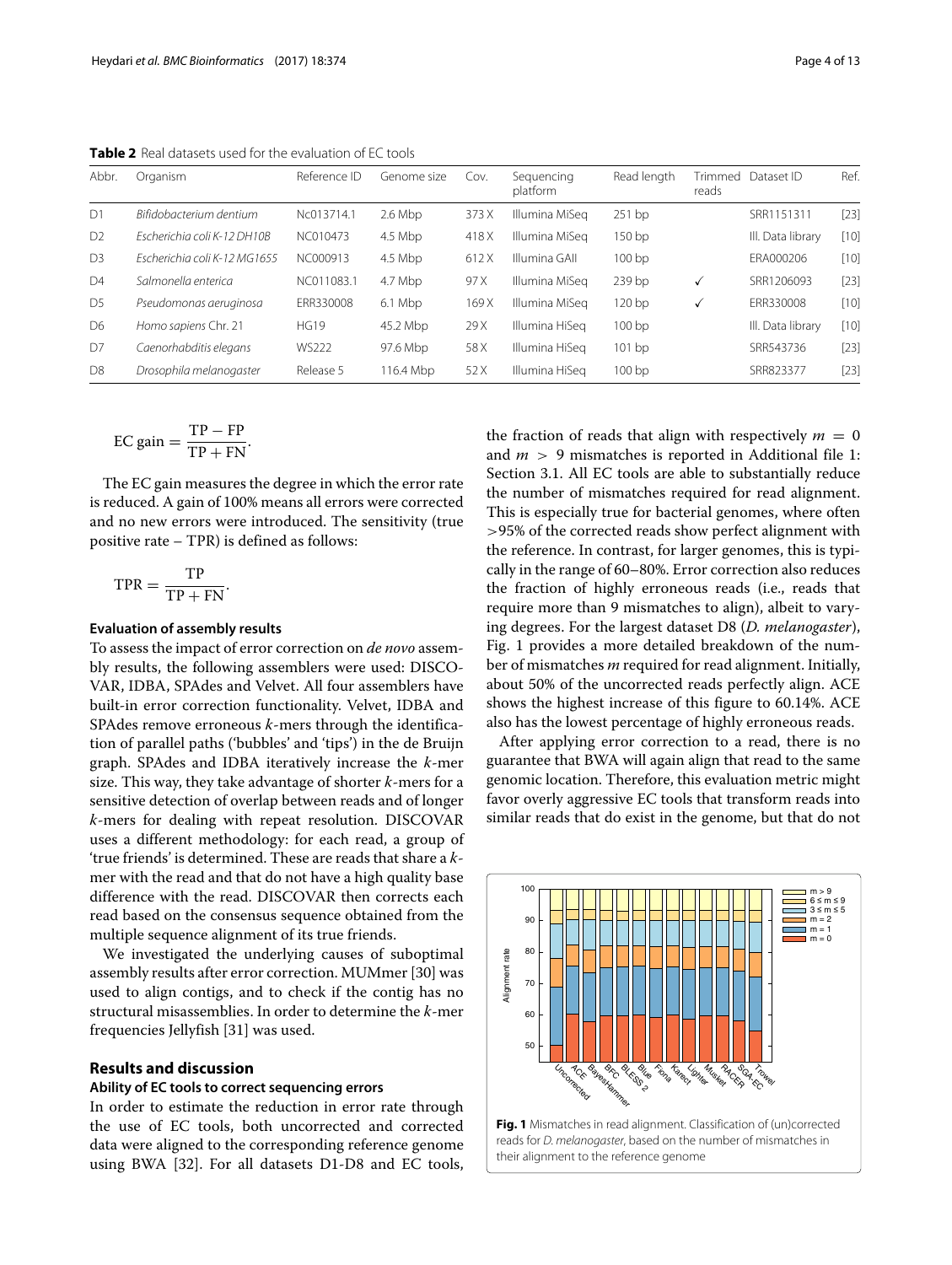represent the actual sequenced genomic region. Therefore, in an alternative evaluation metric, we assume that the error-free read is represented by the segment of the reference genome to which the uncorrected read aligns. Uncorrected reads that can not be mapped to the reference genome are excluded from this evaluation. As BayesHammer and BLESS 2 do not provide a one-to-one correspondence between input and output, they are not included in this evaluation.

Table [3](#page-4-0) shows the EC gain, the percentage of corrected errors and the number of newly introduced errors per Mbp of read data for each of the eight datasets. Detailed confusion matrices are provided in Additional file [1:](#page-10-0) Section 3.2.2. Major differences in EC gain can now be observed between the different EC tools. All EC tools perform much better on the smaller bacterial genomes (D1-D5), than on the larger eukaryotes (D6- D8). For all datasets, Karect shows the highest number of

<span id="page-4-0"></span>**Table 3** Accuracy comparison of EC tools in terms of EC gain, percentage of corrected errors, and number of newly introduced errors per Mbp of read data

|                           | D1                                           | D <sub>2</sub> | D <sub>3</sub> | D4             | D <sub>5</sub> | D <sub>6</sub> | D7     | D <sub>8</sub> |
|---------------------------|----------------------------------------------|----------------|----------------|----------------|----------------|----------------|--------|----------------|
| Error correction gain (%) |                                              |                |                |                |                |                |        |                |
| ACE                       | 96.3                                         | 97.9           | 98.7           | 96.2           | 91.1           | 41.7           | $-3.3$ | 25.9           |
| BFC                       | 78.7                                         | 84.3           | 80.2           | 81.4           | 78.6           | 52.8           | 63.3   | 24.1           |
| Blue                      | 98.5                                         | 98.8           | 98.7           | 96.7           | 95.4           | 51.1           | 65.2   | 28.8           |
| Fiona                     | 87.4                                         | 94.6           | 97.5           | 85.5           | 91.4           | 55.0           | 65.8   | 29.8           |
| Karect                    | 99.4                                         | 99.8           | 99.7           | 98.5           | 98.2           | 63.1           | 75.5   | 34.3           |
| Lighter                   | 85.4                                         | 93.8           | 92.5           | 80.1           | 84.6           | 45.7           | 50.3   | 21.7           |
| Musket                    | 91.3                                         | 93.6           | 93.4           | 88.0           | 87.1           | 49.5           | 59.2   | 23.5           |
| <b>RACER</b>              | 92.3                                         | 94.4           | 97.0           | 88.3           | 94.0           | 17.4           | 32.6   | 22.3           |
| SGA-EC                    | 55.3                                         | 67.2           | 45.5           | 53.1           | 65.2           | 48.7           | 60.6   | 23.0           |
| Trowel                    | 38.4                                         | 49.4           | 38.8           | 40.5           | 46.8           | 13.2           | 1.1    | 10.5           |
|                           | Percentage of corrected errors (sensitivity) |                |                |                |                |                |        |                |
| ACE                       | 97.7                                         | 98.5           | 99.2           | 98.0           | 97.0           | 61.3           | 73.8   | 34.5           |
| <b>BFC</b>                | 78.8                                         | 84.4           | 80.2           | 81.4           | 78.7           | 54.1           | 63.8   | 24.7           |
| Blue                      | 98.7                                         | 99.3           | 99.1           | 97.0           | 95.7           | 59.9           | 70.6   | 31.4           |
| Fiona                     | 87.5                                         | 94.8           | 97.7           | 85.5           | 91.7           | 60.6           | 71.7   | 31.5           |
| Karect                    | 99.4                                         | 99.9           | 99.7           | 98.5           | 98.2           | 64.4           | 76.7   | 35.5           |
| Lighter                   | 85.5                                         | 94.0           | 92.7           | 80.2           | 86.3           | 48.9           | 59.1   | 24.3           |
| Musket                    | 91.3                                         | 93.6           | 93.4           | 88.1           | 87.3           | 52.9           | 65.3   | 26.4           |
| <b>RACER</b>              | 92.9                                         | 95.8           | 98.2           | 89.0           | 94.8           | 59.2           | 68.2   | 34.0           |
| SGA-EC                    | 55.3                                         | 67.2           | 45.5           | 53.1           | 65.3           | 50.4           | 61.3   | 23.2           |
| Trowel                    | 39.0                                         | 49.9           | 43.4           | 40.9           | 47.6           | 23.6           | 31.2   | 11.8           |
|                           | Number of errors introduced per Mbp          |                |                |                |                |                |        |                |
| ACE                       | 44                                           | 23             | 40             | 151            | 194            | 1217           | 2375   | 1123           |
| <b>BFC</b>                | $\overline{2}$                               | $\mathbf{3}$   | $\overline{7}$ | $\overline{2}$ | 3              | 83             | 15     | 73             |
| Blue                      | 8                                            | 20             | 30             | 31             | 10             | 547            | 167    | 341            |
| Fiona                     | $\overline{2}$                               | $\overline{7}$ | 14             | 6              | 9              | 347            | 183    | 218            |
| Karect                    | $\overline{0}$                               | $\mathbf{1}$   | 3              | $\mathbf{1}$   | $\mathbf{1}$   | 80             | 36     | 157            |
| Lighter                   | $\overline{2}$                               | 6              | 14             | $\,8\,$        | 56             | 202            | 273    | 332            |
| Musket                    | $\mathbf{1}$                                 | $\overline{2}$ | 5              | $\mathbf{3}$   | 6              | 214            | 190    | 383            |
| <b>RACER</b>              | 21                                           | 62             | 97             | 58             | 27             | 2603           | 1097   | 1524           |
| SGA-EC                    | $\mathbf{1}$                                 | 3              | 6              | $\overline{2}$ | 3              | 105            | 22     | 24             |
| Trowel                    | 21                                           | 26             | 376            | 41             | 25             | 647            | 930    | 172            |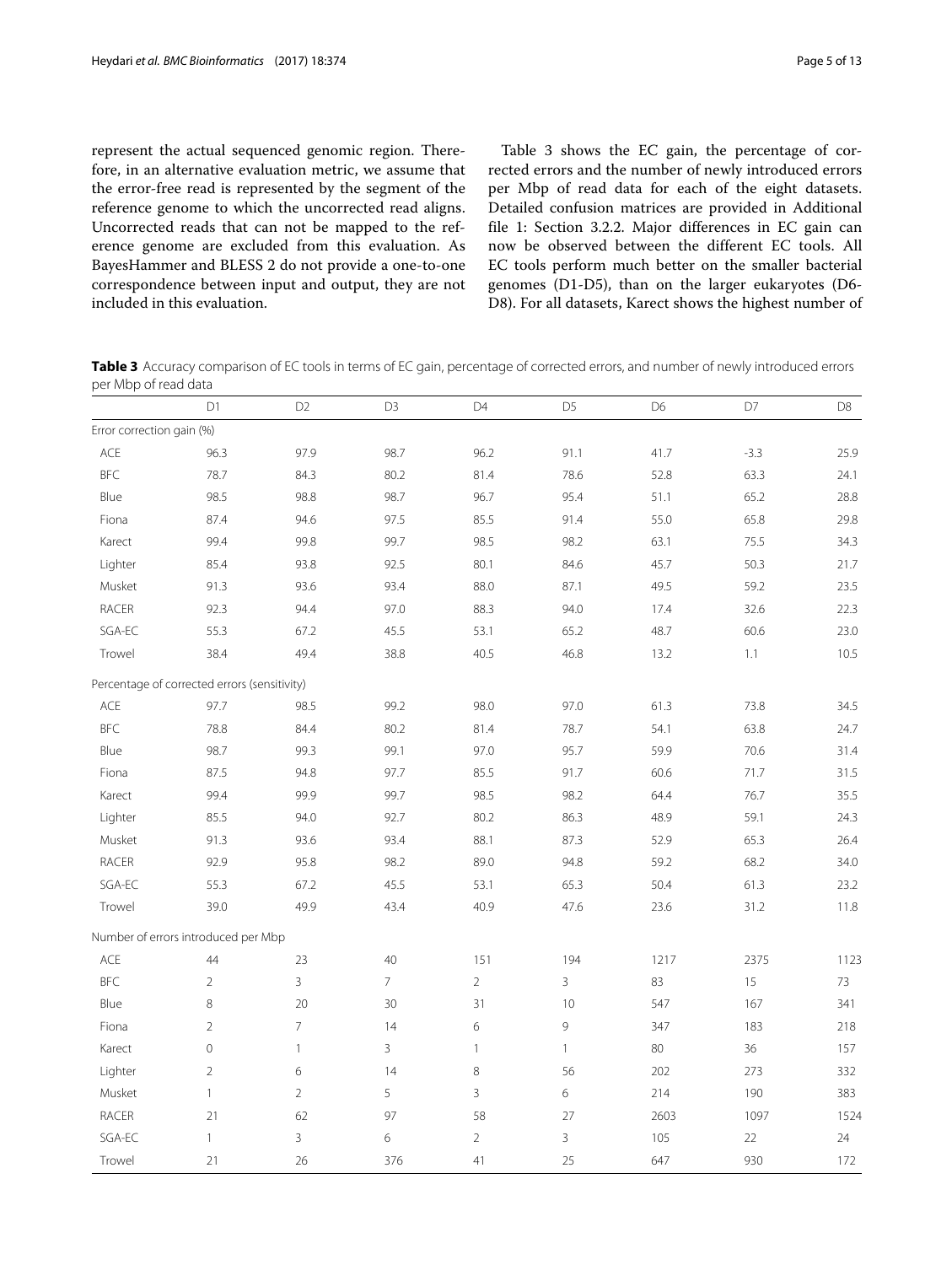true positives (errors that were successfully corrected) and the lowest number of false negatives (uncorrected errors). With the exception of dataset D7 (*C. elegans*) and D8 (*D. melanogaster*), Karect also has the lowest number of false positives (newly introduced errors). Overall, Karect has the highest error correction gain for all datasets.

For most datasets, BFC, SGA-EC and Trowel correct significantly fewer sequencing errors compared with other EC tools. BFC and SGA-EC appear to be conservative as they introduce only a small number of new errors. In contrast, ACE, Racer and Trowel often introduce a significant amount of new errors. Note that for dataset D7, the EC gain of ACE is negative, indicating a higher number of sequencing errors after error correction than in the uncorrected data: ACE successfully corrects about 10.8 million errors but introduces almost 11.3 million new errors.

For comparison, *artificial* data was generated for the eight genomes using the same read length and coverage as the corresponding real datasets. Data was corrected using identical settings as before. The confusion matrix and derived metrics can be unambiguously constructed for artificial data since the true, error-free read is known (see Additional file [1:](#page-10-0) Section 3.2.3). BFC now shows the highest gain for four datasets, while Karect and Fiona each have the highest gain for two datasets. The numbers indicate that EC tools perform much better on artificial data than on real data. This is due to the fact that simulated data are produced according to simplified models that may fail to capture the intricacies of real data.

## **Ability of EC tools to improve genome assembly**

To evaluate the effect of error correction on *de novo* genome assembly, both uncorrected and corrected reads were assembled using respectively DISCOVAR, IDBA, SPAdes and Velvet. The resulting assemblies were evaluated using QUAST [\[33\]](#page-12-6) and detailed reports for all combinations of assemblers and EC tools are provided in Additional file [1:](#page-10-0) Section 4 for reference. We found that SPAdes and DISCOVAR consistently produced higher quality contigs than Velvet and IDBA. We were unable to produce assemblies with DISCOVAR using the reads that were corrected by Trowel and Fiona. Therefore, only SPAdes assemblies are discussed in detail in the remainder of this section.

Table [4](#page-6-0) shows the contig and scaffold NGA50 values for all eight datasets and EC tools. For the EC tools that allow the *k*-mer size to be specified, the optimal value of *k* was used (see Additional file [1:](#page-10-0) Section 1). The NGA50 represents the characteristic length of the assembled contigs/scaffolds that can be contiguously aligned to the reference genome. These contigs/scaffolds thus contain no major structural assembly errors and a higher NGA50 hence implies a less fragmented assembly. For smaller

genome sizes (datasets D1-D5), the prior application of EC tools often does not significantly influence the scaffold NGA50. For dataset D3, many tools are able to improve the contig NGA50, sometimes significantly. Remarkably, for dataset D5 (*P. aeruginosa*) most EC tools lead to a somewhat lower scaffold NGA50 compared to the assembly result obtained from uncorrected data. However, the NGAx plot of this dataset reveals no major differences in assembly quality between corrected and uncorrected reads (see Additional file [1:](#page-10-0) Section 4.3.5). For the larger genomes, the use of EC tools does occasionally improve assembly results, especially on dataset D6 (Human, chr. 21) where eight out of twelve EC tools lead to a higher scaffold NGA50. On the largest datasets D7 and D8 however, error correction may significantly deteriorate the assembly quality. In some cases, the NGA50 obtained is less than half of the corresponding value on uncorrected data.

Especially for dataset D8 (*D. melanogaster*), the prior use of different EC tools results in a large variability in assembly quality (see Fig. [2\)](#page-6-1). Only Blue, Karect and SGA-EC improve the NGA50 for this dataset. In contrast, error correction with ACE, BLESS 2, Fiona or RACER leads to significantly shorter scaffolds. Additionally, a lower percentage of the genome was found to be covered by scaffolds and a higher rate of insertions, deletions and mismatches was observed (see Additional file [1:](#page-10-0) Section 4).

At this point it should be stressed that error correction does consistently lead to substantially better assembly results for Velvet or IDBA. However, in our hands, the NGA50 values obtained with Velvet or IDBA were much lower than with SPAdes or DISCOVAR. Even after error correction, Velvet and IDBA yield significantly shorter contigs than SPAdes or DISCOVAR. From this we conclude that the built-in error correction procedures in Velvet and IDBA are less accurate than those in SPAdes and DISCOVAR.

### **Error rate versus assembly quality**

Even though EC tools almost always reduce the error rate in the input data, they do not necessarily lead to better assemblies. In order to better understand these contrasting observations, we investigated why the use of corrected data can lead to a more fragmented assembly. For the largest dataset  $(D8)$ , the two largest contigs ( $> 400$ ) kbp each) that were correctly assembled from uncorrected data were selected. The corresponding (shorter) contigs obtained from assemblies on corrected data were aligned to these contigs and visualized in Fig. [3.](#page-7-0) With the exception of Trowel, all error correction tools lead to a more fragmented assembly of at least one of these contigs. Breakpoints, i.e., endpoints of the shorter contigs, caused by error correction do not appear to occur at random positions. Rather, different EC tools often cause breakpoints at the same positions. For example, in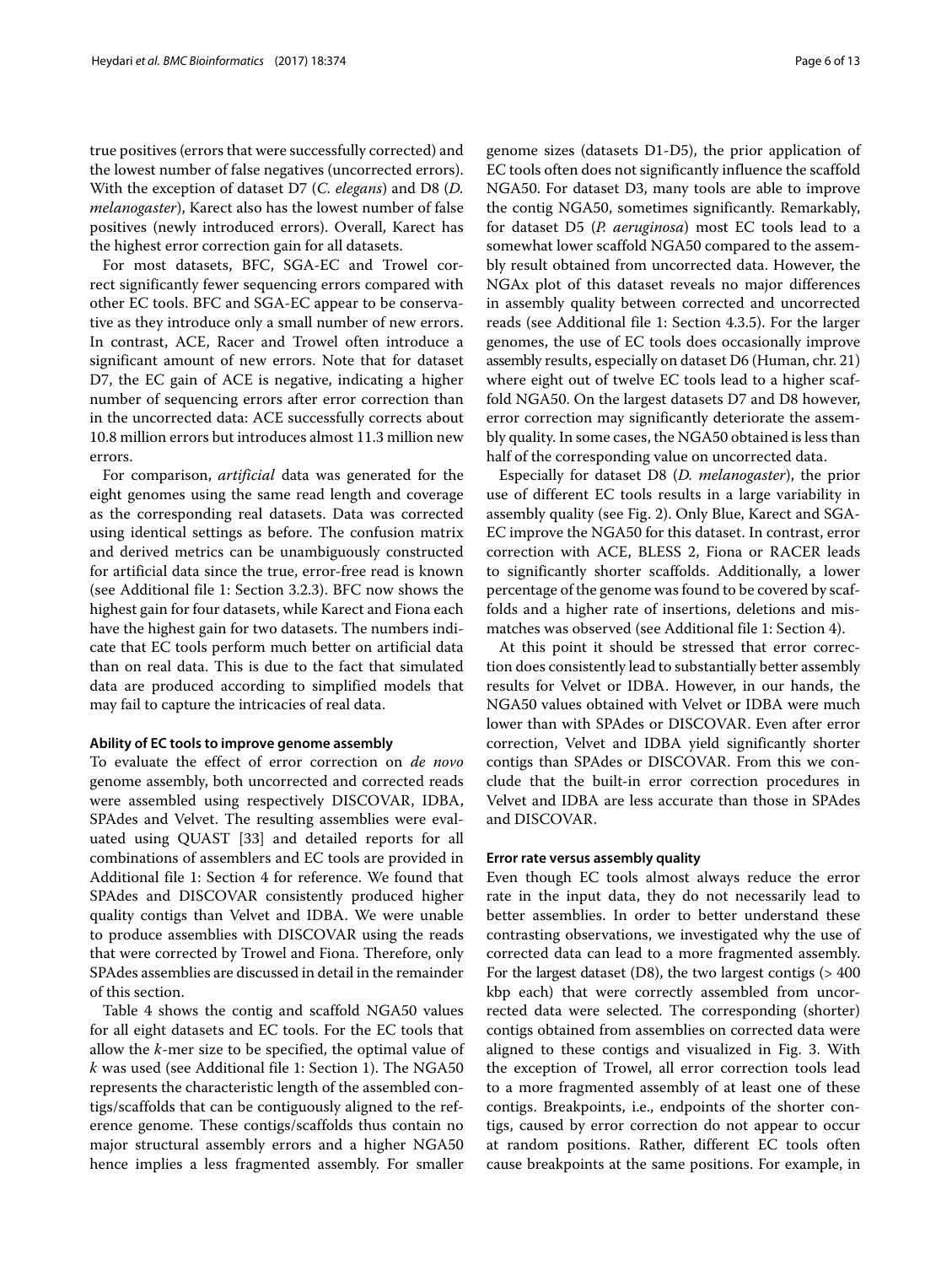<span id="page-6-0"></span>

|  |  |  |  |  | Table 4 NGA50 of respectively contigs (top) and scaffolds (bottom) assembled by SPAdes before and after error correction |
|--|--|--|--|--|--------------------------------------------------------------------------------------------------------------------------|
|--|--|--|--|--|--------------------------------------------------------------------------------------------------------------------------|

| Tools          | D1         | D <sub>2</sub> | D <sub>3</sub> | D <sub>4</sub> | D <sub>5</sub> | D6                | D7                | D8        |
|----------------|------------|----------------|----------------|----------------|----------------|-------------------|-------------------|-----------|
| Contig NGA50   |            |                |                |                |                |                   |                   |           |
| Uncorrected    | 397 392    | 92570          | 119253         | 231409         | 264881         | 8559              | 6429              | 50484     |
| ACE            | $397392 =$ | $92570 =$      | 125 608 1      | $231409 =$     | $264881 =$     | 8771 ↑            | 3143 山            | 28 679 儿  |
| BayesHammer    | $397392 =$ | 92 344 ↓       | 132564 11      | $231409 =$     | $264881 =$     | 9075个             | 6540个             | 53 534 1  |
| <b>BFC</b>     | $397392 =$ | $92570 =$      | 13287611       | $231409 =$     | $264881 =$     | 9375个             | 6389↓             | 49 185↓   |
| <b>BLESS 2</b> | $397392 =$ | $92570 =$      | 119265 ↑       | $231409 =$     | $264881 =$     | 7975↓             | 3047 儿            | 23 814 儿  |
| Blue           | $397392 =$ | 92708 ↑        | 13287611       | $231409 =$     | 289 353 1      | 7628 山            | 6191↓             | 50486 ↑   |
| Fiona          | $397392 =$ | 92611 ↑        | $119253 =$     | $231409 =$     | $264881 =$     | 9224 ↑            | 5 346 山           | 45 472↓   |
| Karect         | $397392 =$ | 92611 ↑        | 1328761        | $231409=$      | $264881 =$     | 9865 竹            | 6392↓             | 54132 ↑   |
| Lighter        | $397392 =$ | $92570 =$      | 132 564 11     | $231409 =$     | 289353 ↑       | 96091             | $6423 \downarrow$ | 50440↓    |
| Musket         | $397392 =$ | 92 566↓        | 132 876 11     | $231409=$      | $264881 =$     | 9293个             | 6170↓             | 46 377↓   |
| <b>RACER</b>   | $397392 =$ | 92 5 23 ↓      | 112 393 ↓      | $231409 =$     | $264881 =$     | 7 3 3 6 ↓         | 3 244 儿           | 21 538 以  |
| SGA-EC         | $397392 =$ | 92 344↓        | 119255 ↑       | $231409 =$     | $264881 =$     | 9296 ↑            | 6435 ↑            | 52 105 ↑  |
| Trowel         | $397392 =$ | 92 344 ↓       | 119335 1       | $231409 =$     | $264881 =$     | 7808↓             | 6389↓             | 48 357 ↓  |
| Scaffold NGA50 |            |                |                |                |                |                   |                   |           |
| Uncorrected    | 397 392    | 97 35 3        | 132876         | 231 409        | 289353         | 8829              | 6472              | 60554     |
| ACE            | $397392 =$ | $97353 =$      | 133713 ↑       | $231409 =$     | 264 881 J      | 9190个             | 3158 以            | 35 392 儿  |
| BayesHammer    | $397392 =$ | $97353 =$      | 133 309 1      | $231409=$      | 264 881↓       | 9443 ↑            | 6576 ↑            | 58570↓    |
| <b>BFC</b>     | $397392 =$ | $97353 =$      | 133088 1       | $231409=$      | 264 881↓       | 9664 ↑            | 6419↓             | 59613↓    |
| <b>BLESS 2</b> | $397392 =$ | $97353 =$      | $132876=$      | $231409=$      | 264 881↓       | $8441 \downarrow$ | 3073 山            | 35 638 以  |
| Blue           | $397392 =$ | 97 288↓        | 133 309 1      | $231409=$      | $289353 =$     | 7841 1            | $6183 \downarrow$ | 61 289 1  |
| Fiona          | $397392 =$ | $97353 =$      | $132876=$      | $231409=$      | 264 881↓       | 94911             | 5 3 8 5 11        | 54 188 儿  |
| Karect         | $397392 =$ | $97353 =$      | 133058 ↑       | $231409=$      | 264 881↓       | 10 302 竹          | 6446↓             | 62 304 1  |
| Lighter        | $397392 =$ | $97353 =$      | 133 309 1      | $231409 =$     | $289353 =$     | 9955 竹            | 6468↓             | 59697↓    |
| Musket         | $397392 =$ | $97353 =$      | 133088 1       | $231409=$      | 264 881 ↓      | 9502 ↑            | 6219↓             | 55 842↓   |
| <b>RACER</b>   | $397392 =$ | $97353 =$      | $132876 =$     | $231409=$      | 264 881↓       | 7603 ↓↓           | 3 2 6 1           | 23 783 ↓↓ |
| SGA-EC         | $397392 =$ | $97353 =$      | $132876=$      | $231409 =$     | 264 881↓       | 9640 ↑            | 6483 ↑            | 60636 ↑   |
| Trowel         | $397392 =$ | $97353 =$      | $132876 =$     | $231409=$      | 264 881↓       | 8107↓             | 6435↓             | 57078↓    |

Arrows in the table are based on their value relative to the NGA50 value obtained from uncorrected data as follows:  $\downarrow$  <  $\sim$  10% <  $\downarrow$  <  $\sim$  0% <  $\uparrow$  <  $\sim$  110%  $<$   $\uparrow$ 

Fig. [3,](#page-7-0) the breakpoints marked as 'A' and 'B' each occur in four cases.

In order to identify the mechanisms that cause breakpoints, the *k*-mer spectrum of both corrected and uncorrected data along the two contigs was examined. In this section,  $k = 21$  is used throughout, as it corresponds to the smallest *k*-mer size that is used to establish overlap between individual reads by the multi-*k* SPAdes assembler. In Fig. [3,](#page-7-0) black bars visualize the locations of 'lost true 21-mers', i.e., 21-mers that do exist in the reference sequence (hence 'true') and also do exist in the uncorrected data but that are no longer present in the corrected data (hence 'lost'). Lost true *k*-mers hence refer to those *k*-mers that were systematically, but erroneously removed during error correction. In many cases, lost true 21-mers

<span id="page-6-1"></span>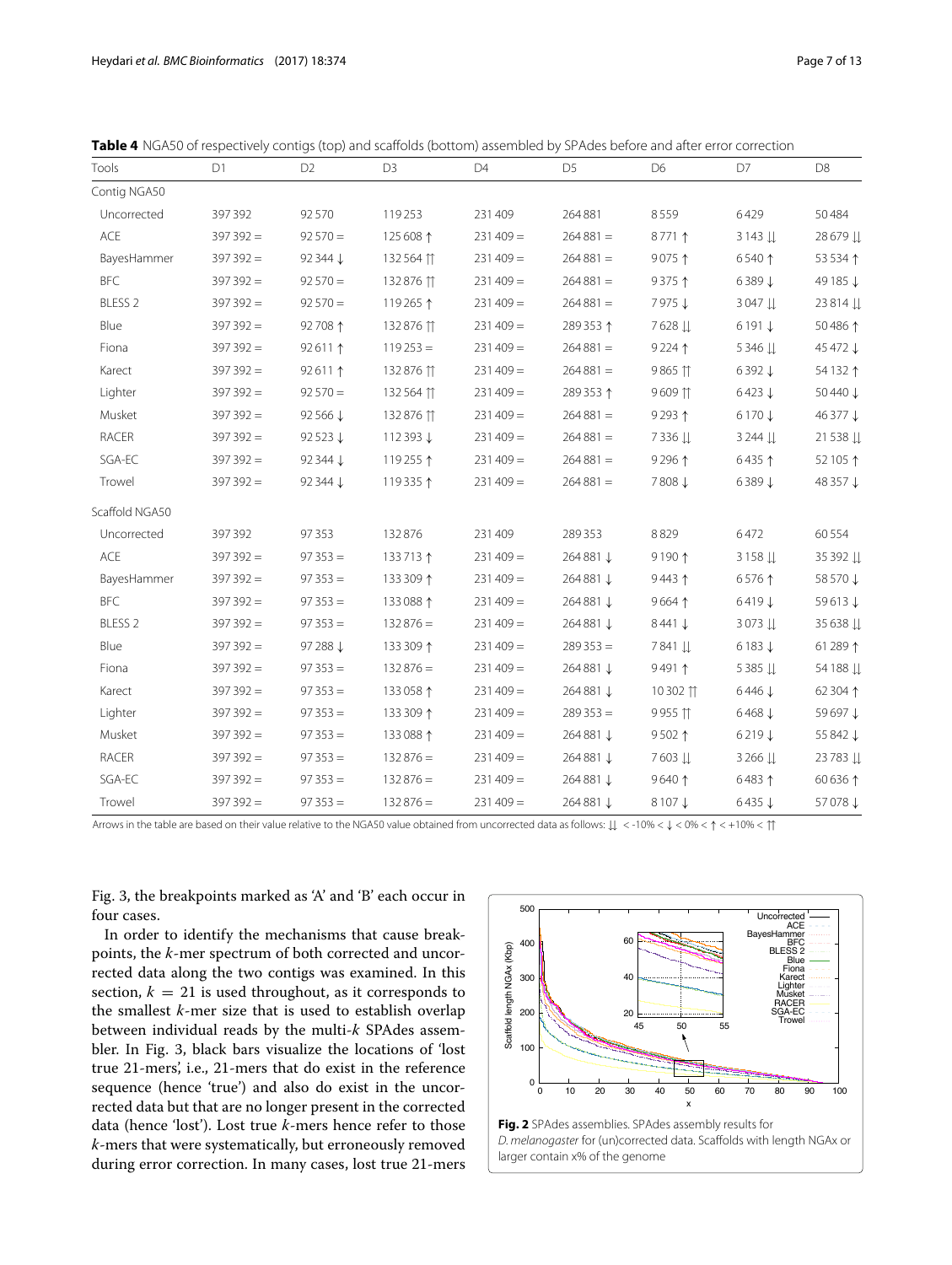<span id="page-7-0"></span>occur in the direct vicinity of breakpoints, indicating a possible causal relationship between lost true 21-mers and these breakpoints (see Fig. [3\)](#page-7-0).

To varying degrees, all EC tools suffer from lost true *k*mers. For dataset D8, Fig. [4](#page-7-1) shows the 21-mer spectrum of the uncorrected data, along with the lost true 21-mer spectrum for the individual EC tools. Unsurprisingly, true *k*-mers are almost exclusively lost when their corresponding coverage in the uncorrected data is low. Indeed, a lower than expected coverage is an important feature for EC tools to select candidate errors. Trowel and SGA-EC appear most conservative in terms of lost true *k*-mers: almost no true 21-mers that occur > 2 times are removed. In contrast, ACE, BLESS 2, Musket and RACER remove a significant number of true 21-mers, some of which occur > 10 times in the initial data. These EC tools lead to a more fragmented assembly, which becomes especially evident for the second biggest contig (cfr. Fig. [3\)](#page-7-0).



<span id="page-7-1"></span>frequency true 21-mers during error correction

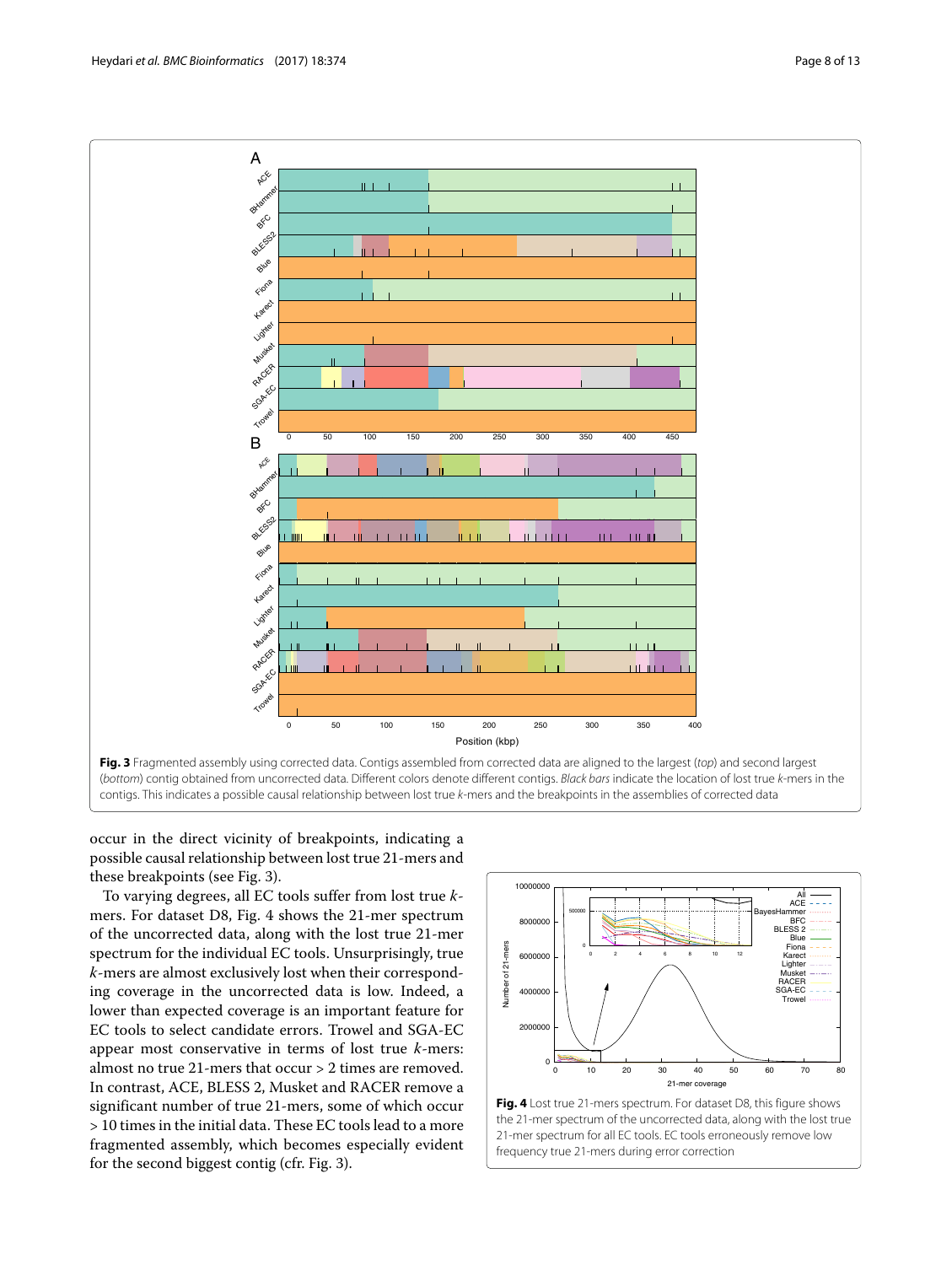In principle, a lost true *k*-mer should not necessarily lead to a breakpoint. If all reads that initially contain the lost true *k*-mer(s) are modified in a consistent manner, the assembler will still be able to correctly identify the overlap between those reads and the lost true *k*-mers would appear as mismatches in the resulting assembly. In practice, the lost true *k*-mers will likely be replaced by *k*mers that actually occur elsewhere in the genome and the genome assembler will be challenged by a spurious repeat that it may or may not be able to resolve. Vice versa, not all breakpoints due to error correction are directly related lost true *k*-mers. The ill-correction of reads could potentially only lead to a decrease in coverage without losing the true *k*-mer in all reads. This can still result in a breakpoint.

In practice however, we find that breakpoints due to error correction are often related to lost true *k*-mers (cfr. Fig. [3\)](#page-7-0). Further inspection revealed that true *k*-mers are typically lost in regions that suffer from poor coverage in the direct vicinity of a local coverage peak. Often, such sudden increase in coverage is caused by the presence of a short repeated element. For example, Fig. [5](#page-8-0) shows a genomic region with low *k*-mer coverage (around 7 X) that contains a repeated *k*-mer with coverage 35. This repeated *k*-mer also occurs in other reads that originate from different genomic locations. We can therefore assume that the EC tool makes erroneous decisions based on the sequence content of these reads. In this example, ACE makes a large number of substitutions in originally error-free reads

causing 75 consecutive lost true *k*-mers. Clearly, the error correction procedure is not performed in a consistent manner for all reads, rendering the assembler unable to detect overlap between these reads and ultimately leading to a breakpoint. For the same reasons, BLESS 2 and RACER also break at this specific location.

As a second example, Fig. [6](#page-9-0) shows a short 22 bp long AT repeat with very high coverage (nearly 14 000 X), in a genomic region with otherwise low coverage. Musket introduces a new error in two out of four overlapping reads. Within this specific context, these substitutions cause a number of true *k*-mers to be lost. More importantly, because the error correction is not performed in an identical manner across all four reads overlapping this locus, the overlap is broken and a breakpoint is introduced. Similarly, due to the same AT repeat, Fiona introduces errors that result in a number of lost true *k*-mers. In this case however, the newly introduced errors result in mismatches in the assembled sequence rather than a breakpoint.

From these examples, the limitations of *k*-mer spectrum based error correction tools become evident. Due to their primary focus on individual *k*-mers, they do not take into account the surrounding context in which the *k*-mer occurs. Because these tools correct reads individually, different corrections may be applied to different reads even though the reads overlap the same genomic region. This may render de Bruijn graph assemblers unable to detect



<span id="page-8-0"></span>the uncorrected data. The second track (Ref) contains part of the reference genome, which is assembled into one contig from uncorrected data. A repeated 21-mer is indicated in red. The third track (Uncorrected) shows the alignment of the uncorrected, but error-free reads to the reference. The fourth track (Corrected) uses these same alignment positions, but with the sequence content of the corrected reads. Newly introduced errors are indicated by a character in the reads. The rectangle in the fourth track indicates 75 overlapping 21-mers that are lost as a result of erroneous error correction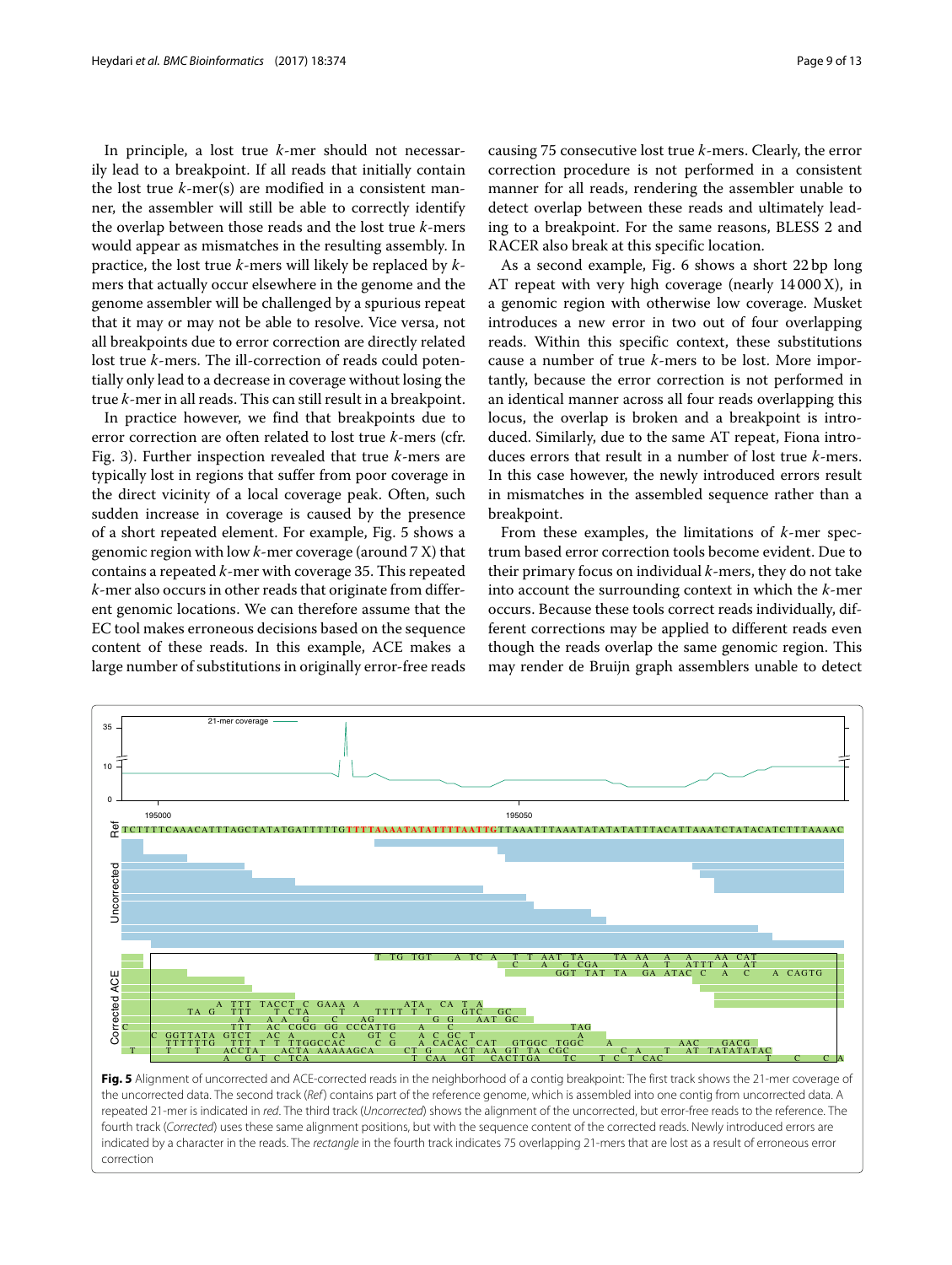

<span id="page-9-0"></span>overlap between those reads. In that respect, error correction tools that rely on multiple sequence alignments (MSA) are in principle less susceptible to this kind of error. As overlapping reads are clustered and aligned, the error correction is systematic across those reads. MSA-based tools indeed yield higher NGA50 values on average.

These results demonstrate that evaluating error correction tools directly on their ability to reduce error rate has significant limitations as there is often no clear correlation between such metrics and the ability to improve assembly. For example, on datasets D8, ACE ranked fourth in terms of gain and showed the highest number of corrected reads that align error-free to the reference genome. Yet, ACEcorrected reads do not lead to good assembly results on this dataset.

We should emphasize that error correction is not always destructive: EC tools can improve the quality of assembly in certain cases. For example, even though Karect also suffers from a significant number of 'lost true *k*-mers' (see Fig. [4\)](#page-7-1), the tool leads to the highest NGA50 values in many cases (see Table [4\)](#page-6-0). Again for dataset D8, we selected the longest contig (> 500 kbp) that was correctly assembled from corrected data by Karect and aligned the corresponding (shorter) contigs obtained from assemblies on uncorrected data. A specific case where Karect removes errors that subsequently lead to the correct connection between two contigs is shown in Additional file [1:](#page-10-0) Section 5.

## **Time and space requirements**

Figures [7](#page-10-1) and [8](#page-10-2) show the memory usage and runtime of the EC tools (see Additional file [1:](#page-10-0) Section 6.1 for detailed tables). Since it is not possible to specify the number of threads for ACE and RACER, they were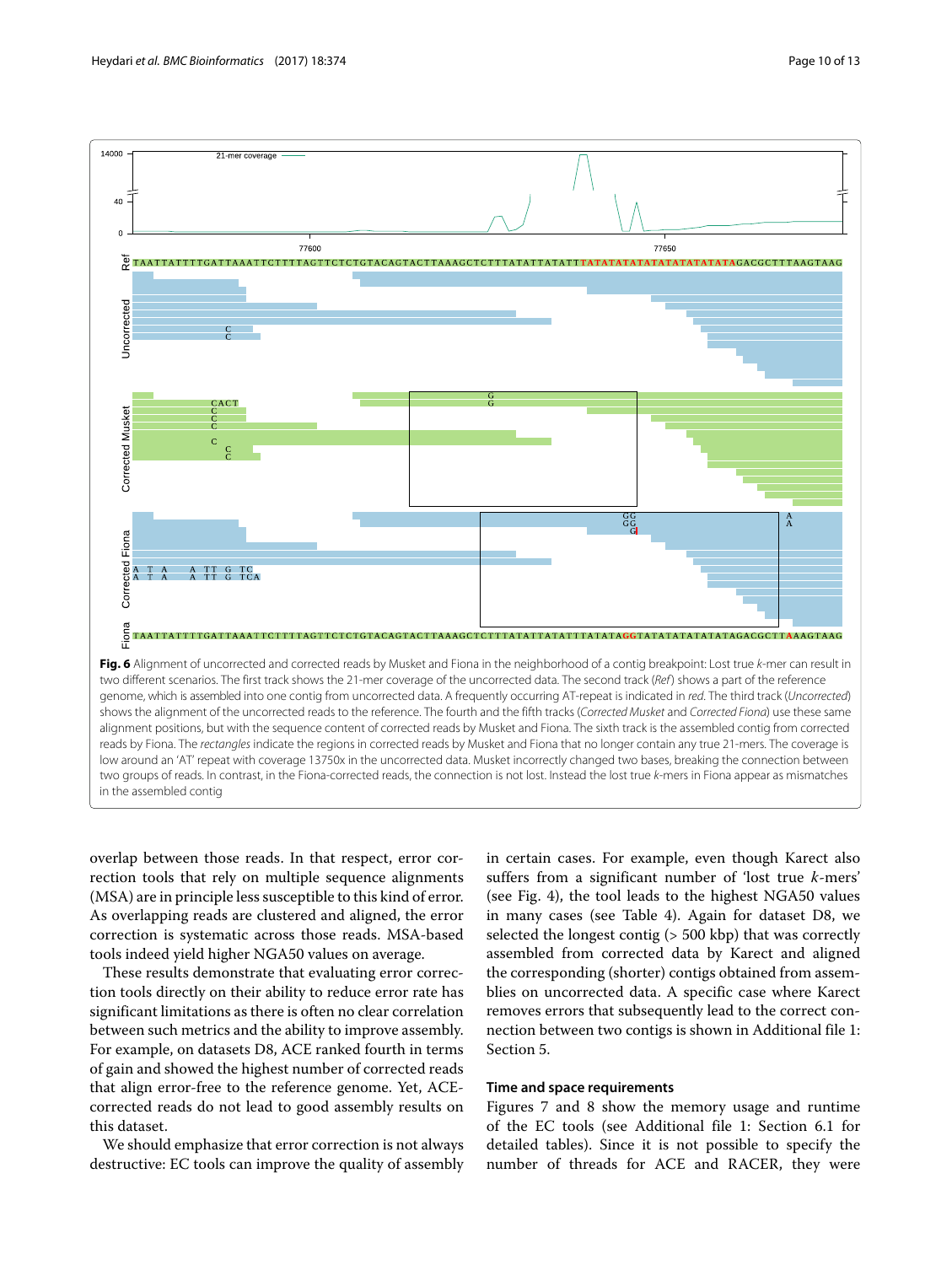



<span id="page-10-1"></span>omitted. For all datasets, BayesHammer, Fiona and Karect use significantly more memory than other tools while BayesHammer, Fiona, Karect, Musket, and SGA-EC have a relatively high runtime. In general, we note that all tools that rely on multiple sequence alignments require more resources. The tools that rely on Bloom filters (BLESS 2, Lighter and BFC) are both memory efficient and fast.

Given the reduced error in the input data, we evaluate the potential of error correction tools to reduce the peak memory usage and/or runtime of the assembly process itself. Since error correction is computationally intensive, this may be an important aspect of error correction tools. Peak memory usage and runtime were measured for all assemblies with SPAdes and DISCOVAR (Additional file [1:](#page-10-0) Figures S3–S6). The runtime of DISCOVAR shows no decrease after error correction, while the peak memory usage decreases slightly. Conversely, the runtime of

<span id="page-10-2"></span>

SPAdes does decrease after error correction, but the peak memory usage does not.

The peak memory usage and runtime tables for artificial data show that Lighter and SGA-EC are again among the most memory-efficient tools, while Karect and Fiona consume more memory than any other tools. Lighter is the fastest tool followed by BLESS 2 in all the cases (Additional file [1:](#page-10-0) Section 6.2).

## **Conclusions**

The performance of different EC tools was compared using two approaches: the ability of EC tools to correct sequencing errors in Illumina data, and the effects of those corrections on the resulting *de novo* genome assembly quality. We found that EC tools correct a significant fraction of sequencing errors. However, state-of-the-art Illumina assemblers do not always appear to benefit from this. The assembly results for eight different datasets with SPAdes and DISCOVAR show that the prior application of EC tools often does not lead to a significant increase in NGA50, and in fact may result in a lower NGA50. Many erroneous corrections occur in regions that have low read coverage and in the vicinity of highly frequent repeats. Due to the low coverage, error correction tools incorrectly assume the presence of sequencing errors. The repeated elements on the other hand cause erroneous substitutions to be applied. A too aggressive and/or inconsistent transformation of such reads in such region may lead to loss of information from which no recovery is possible during the assembly process. This inevitably leads to an increased assembly fragmentation. Additionally, the prior use of EC tools does not lead to a major decrease in overall runtime and/or memory requirements compared with the assembly from uncorrected data.

From a methodological point of view, multiple sequence alignment (MSA) based methods might have an advantage over methods that operate on isolated *k*-mers. MSAbased methods take multiple reads into account when applying substitutions and hence appear to make more consistent corrections across overlapping reads.

We recommend future EC tools to be primarily evaluated on their ability to improve assembly results using state-of-the-art assemblers and sufficiently large datasets. Only a relatively small fraction of sequencing errors are truly impacting the assembly process. It is the behavior of the error correction tool on precisely these cases that will ultimately determine its degree of success.

## **Additional file**

<span id="page-10-0"></span>**[Additional file 1:](http://dx.doi.org/10.1186/s12859-017-1784-8)** Supplementary Data. Evaluation of the impact of Illumina error correction tools on de novo genome assembly. (PDF 628 kb)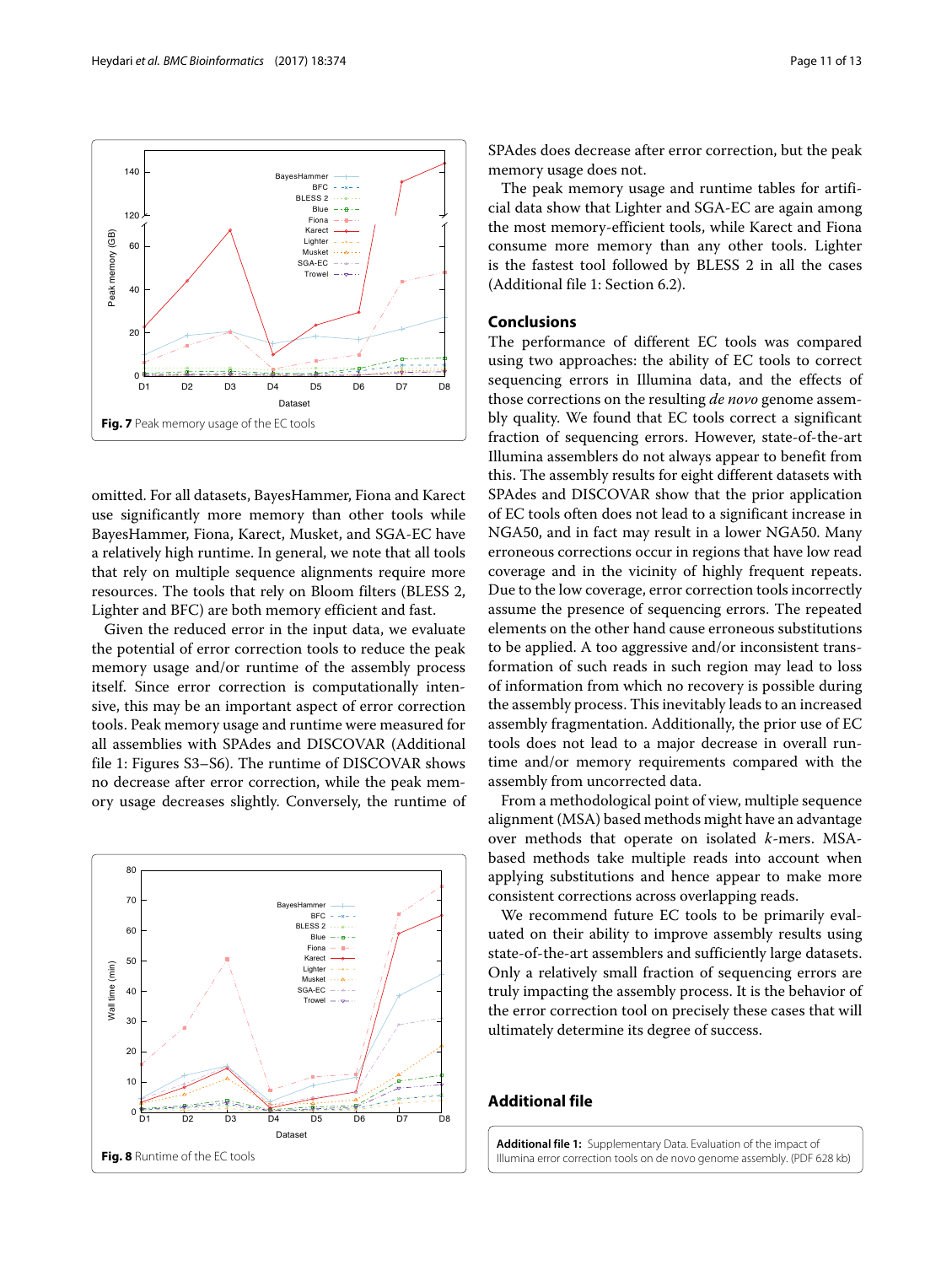#### **Abbreviations**

bp: Base pair; D1...D8: Dataset 1...8; EC: Error correction; FN: False negative; FP: False positive; GB: Gigabyte; GHz: Gigahertz; indel: Insertion or deletion; kbp: Kilobase pair; Mbp: Megabase pair; MSA: Multiple sequence alignment; TN: True negative; TP: True positive; TPR: True positive rate

#### **Acknowledgments**

Computational resources and services were provided by the Flemish Supercomputer Center, funded by Ghent University, the Hercules Foundation and the Flemish Government – EWI.

#### **Funding**

This work was funded by The Research Foundation - Flanders (FWO) (G0C3914N).

#### **Availability of data and materials**

The data that support the findings of this study are publicly available. Table 1 in the manuscript lists the data set identifiers and references from which were retrieved.

#### **Authors' contributions**

MH, GM, and JF designed the research study and developed the scripts. MH conducted the benchmark experiments. MH,GM, PD, YVP and JF analyzed and interpreted the data and wrote the manuscript. All authors read and approved the final manuscript.

### **Ethics approval and consent to participate**

Not applicable

## **Consent for publication**

Not applicable

#### **Competing interests**

The authors declare that they have no competing interests.

## **Publisher's Note**

Springer Nature remains neutral with regard to jurisdictional claims in published maps and institutional affiliations.

#### **Author details**

<sup>1</sup> Department of Information Technology, Ghent University-imec, IDLab, B-9052 Ghent, Belgium. 2Center for Plant Systems Biology, VIB, B-9052 Ghent, Belgium. 3Department of Plant Biotechnology and Bioinformatics, Ghent University, B-9052 Ghent, Belgium. 4Bioinformatics Institute Ghent, B-9052 Ghent, Belgium. <sup>5</sup>Department of Genetics, Genome Research Institute, University of Pretoria, Pretoria, South Africa.

## Received: 21 March 2017 Accepted: 11 August 2017 Published online: 18 August 2017

#### **References**

- <span id="page-11-0"></span>1. Minoche AE, Dohm JC, Himmelbauer H. Evaluation of genomic high-throughput sequencing data generated on Illumina HiSeq and genome analyzer systems. Genome Biol. 2011;12(11):112. doi[:10.1186/gb-2011-12-11-r112.](http://dx.doi.org/10.1186/gb-2011-12-11-r112)
- <span id="page-11-1"></span>2. Ross MG, Russ C, Costello M, Hollinger A, Lennon NJ, Hegarty R, Nusbaum C, Jaffe DB. Characterizing and measuring bias in sequence data. Genome Biol. 2013;14(5):51. doi[:10.1186/gb-2013-14-5-r51.](http://dx.doi.org/10.1186/gb-2013-14-5-r51)
- <span id="page-11-2"></span>3. Compeau PE, Pevzner PA, Tesler G. How to apply de Bruijn graphs to genome assembly. Nat Biotechnol. 2011;29(11):987–91. doi[:10.1038/](http://dx.doi.org/10.1038/nbt.2023) [nbt.2023.](http://dx.doi.org/10.1038/nbt.2023)
- <span id="page-11-3"></span>Zerbino DR, Birney E. Velvet: algorithms for de novo short read assembly using de Bruijn graphs. Genome Res. 2008;18(5):821–9. doi[:10.1101/gr.074492.107.](http://dx.doi.org/10.1101/gr.074492.107)
- <span id="page-11-4"></span>5. Sheikhizadeh S, de Ridder D. ACE: accurate correction of errors using K-mer tries. Bioinformatics. 2015;31(19):3216–8. do[i:10.1093/bioinfor](http://dx.doi.org/10.1093/bioinformatics/btv332) [matics/btv332.](http://dx.doi.org/10.1093/bioinformatics/btv332)
- <span id="page-11-5"></span>6. Nikolenko SI, Korobeynikov AI, Alekseyev Ma. BayesHammer: Bayesian clustering for error correction in single-cell sequencing. BMC Genomics. 2013;14 Suppl 1(Suppl 1):7. doi[:10.1186/1471-2164-14-S1-S7.](http://dx.doi.org/10.1186/1471-2164-14-S1-S7)
- <span id="page-11-6"></span>7. Li H. BFC: correcting Illumina sequencing errors. Bioinformatics. 2015;31(17):2885–7. doi[:10.1093/bioinformatics/btv290.](http://dx.doi.org/10.1093/bioinformatics/btv290)
- <span id="page-11-7"></span>8. Heo Y, et al. BLESS: bloom filter-based error correction solution for high-throughput sequencing reads. Bioinformatics. 2014;30(10):1354–62. doi[:10.1093/bioinformatics/btu030.](http://dx.doi.org/10.1093/bioinformatics/btu030)
- <span id="page-11-8"></span>Heo Y, Ramachandran A, Hwu WM, Ma J, Chen D. BLESS 2: accurate, memory-efficient and fast error correction method. Bioinformatics. 2016;32(15):2369–71. do[i:10.1093/bioinformatics/btw146.](http://dx.doi.org/10.1093/bioinformatics/btw146)
- <span id="page-11-9"></span>10. Greenfield, et al. Blue: correcting sequencing errors using consensus and context. Bioinformatics. 2014;30(19):2723–32. doi[:10.1093/bioinformatics/](http://dx.doi.org/10.1093/bioinformatics/btu368) [btu368.](http://dx.doi.org/10.1093/bioinformatics/btu368)
- <span id="page-11-10"></span>11. Saha S, Rajasekaran S. EC: an efficient error correction algorithm for short reads. BMC Bioinforma. 2015;16(Suppl 17):2. doi[:10.1186/1471-2105-16](http://dx.doi.org/10.1186/1471-2105-16-S17-S2) [16-S17-S2.](http://dx.doi.org/10.1186/1471-2105-16-S17-S2)
- <span id="page-11-11"></span>12. Schulz MH, Weese D, Holtgrewe M, Dimitrova V, Niu S, Reinert K, Richard H. Fiona: a parallel and automatic strategy for read error correction. Bioinformatics. 2014;30(17):356–63. do[i:10.1093/bioinformatics/btu440.](http://dx.doi.org/10.1093/bioinformatics/btu440)
- <span id="page-11-12"></span>13. Allam A, et al. Karect: accurate correction of substitution, insertion and deletion errors for next-generation sequencing data. Bioinformatics. 2015;31(21):3421–28. do[i:10.1093/bioinformatics/btv415.](http://dx.doi.org/10.1093/bioinformatics/btv415)
- <span id="page-11-13"></span>14. Song L, Florea L, Langmead B. Lighter: fast and memory-efficient sequencing error correction without counting. Genome Biol. 2014;15(11): 509. doi[:10.1186/s13059-014-0509-9.](http://dx.doi.org/10.1186/s13059-014-0509-9)
- <span id="page-11-14"></span>15. Liu Y, Schröder J, Schmidt B. Musket: a multistage k-mer spectrum-based error corrector for Illumina sequence data. Bioinformatics. 2013;29(3): 308–15. doi[:10.1093/bioinformatics/bts690.](http://dx.doi.org/10.1093/bioinformatics/bts690)
- <span id="page-11-15"></span>16. Marinier E, Brown DG, McConkey BJ. Pollux: platform independent error correction of single and mixed genomes. BMC Bioinforma. 2015;16(1):10. doi[:10.1186/s12859-014-0435-6.](http://dx.doi.org/10.1186/s12859-014-0435-6)
- <span id="page-11-16"></span>17. Kelley DR, et al. Quake: quality-aware detection and correction of sequencing errors. Genome Biol. 2010;11(11):116. doi[:10.1186/gb-2010-](http://dx.doi.org/10.1186/gb-2010-11-11-r116) [11-11-r116.](http://dx.doi.org/10.1186/gb-2010-11-11-r116)
- <span id="page-11-17"></span>18. Marcais G, Yorke JA, Zimin A. QuorUM: An error corrector for Illumina reads. PLoS ONE. 2015;10(6):1–13. do[i:10.1371/journal.pone.0130821.](http://dx.doi.org/10.1371/journal.pone.0130821) [1307.351v1.](http://arxiv.org/abs/1307.351v1)
- <span id="page-11-18"></span>19. Ilie L, Molnar M. RACER: Rapid and accurate correction of errors in reads. Bioinformatics. 2013;29(19):2490–3. do[i:10.1093/bioinformatics/btt407.](http://dx.doi.org/10.1093/bioinformatics/btt407)
- <span id="page-11-19"></span>20. Simpson J, Durbin R. Efficient de novo assembly of large genomes using compressed data structures. Genome Res. 2012549–56. doi[:10.1101/gr.126953.111.Freely.](http://dx.doi.org/10.1101/gr.126953.111.Freely)
- <span id="page-11-20"></span>21. Lim EC, Müller J, Hagmann J, Henz SR, Kim ST, Weigel D. Trowel: a fast and accurate error correction module for Illumina sequencing reads. Bioinformatics. 2014;30(22):3264–5. do[i:10.1093/bioinformatics/btu513.](http://dx.doi.org/10.1093/bioinformatics/btu513)
- <span id="page-11-21"></span>22. Alic AS, Ruzafa D, Dopazo J, Blanquer I. Objective review of de novo stand-alone error correction methods for NGS data. Wiley Interdiscip Rev Comput Mol Sci. 2016;6(April). doi[:10.1002/wcms.1239.](http://dx.doi.org/10.1002/wcms.1239) [arXiv:1011.1669v3.](http://arxiv.org/abs/arXiv:1011.1669v3)
- <span id="page-11-22"></span>23. Yang X, Chockalingam SP, Aluru S. A survey of error-correction methods for next-generation sequencing. Brief Bioinform. 2013;14(1):56–66. doi[:10.1093/bib/bbs015.](http://dx.doi.org/10.1093/bib/bbs015)
- <span id="page-11-23"></span>24. Molnar M, Ilie L. Correcting Illumina data. Brief. Bioinform. 2015;16(4): 588–99. doi[:10.1093/bib/bbu029.](http://dx.doi.org/10.1093/bib/bbu029)
- <span id="page-11-24"></span>25. Weisenfeld NI, Yin S, Sharpe T, Lau B, Hegarty R, Holmes L, Sogoloff B, Tabbaa D, Williams L, Russ C, Nusbaum C, Eric S, Maccallum I, Jaffe DB. Comprehensive variation discovery in single human genomes. 2015;46(12):1350–5. doi[:10.1038/ng.3121.Comprehensive.](http://dx.doi.org/10.1038/ng.3121.Comprehensive)
- <span id="page-11-25"></span>26. Peng Y, Leung HCM, Yiu SM, Chin FYL. In: Berger B, editor. IDBA – A Practical Iterative de Bruijn Graph De Novo Assembler. Berlin: Springer; 2010, pp. 426–40.
- <span id="page-11-26"></span>27. Bankevich A, Nurk S, Antipov D, Gurevich Aa, Dvorkin M, Kulikov AS, Lesin VM, Nikolenko SI, Pham S, Prjibelski AD, Pyshkin AV, Sirotkin AV, Vyahhi N, Tesler G, Alekseyev Ma, Pevzner Pa. SPAdes: a new genome assembly algorithm and its applications to single-cell sequencing. J Comput Biol. 2012;19(5):455–77. doi[:10.1089/cmb.2012.0021.](http://dx.doi.org/10.1089/cmb.2012.0021)
- <span id="page-11-27"></span>28. Laehnemann D, Borkhardt A, McHardy AC. Denoising DNA deep sequencing data-high-throughput sequencing errors and their correction. Brief Bioinform. 2016;17(1):154–79. doi[:10.1093/bib/bbv029.](http://dx.doi.org/10.1093/bib/bbv029)
- <span id="page-11-28"></span>29. Huang W, Li L, Myers JR, Marth GT. ART: a next-generation sequencing read simulator. Bioinformatics. 2012;28(4):593–4. doi[:10.1093/bioinformatics/btr708.](http://dx.doi.org/10.1093/bioinformatics/btr708)
- <span id="page-11-29"></span>30. Delcher AL, Kasif S, Fleischmann RD, Peterson J, White O, Salzberg SL. Alignment of whole genomes. Nucleic Acids Res. 1999;27(11):2369–76. doi[:10.1093/nar/27.11.2369.](http://dx.doi.org/10.1093/nar/27.11.2369)